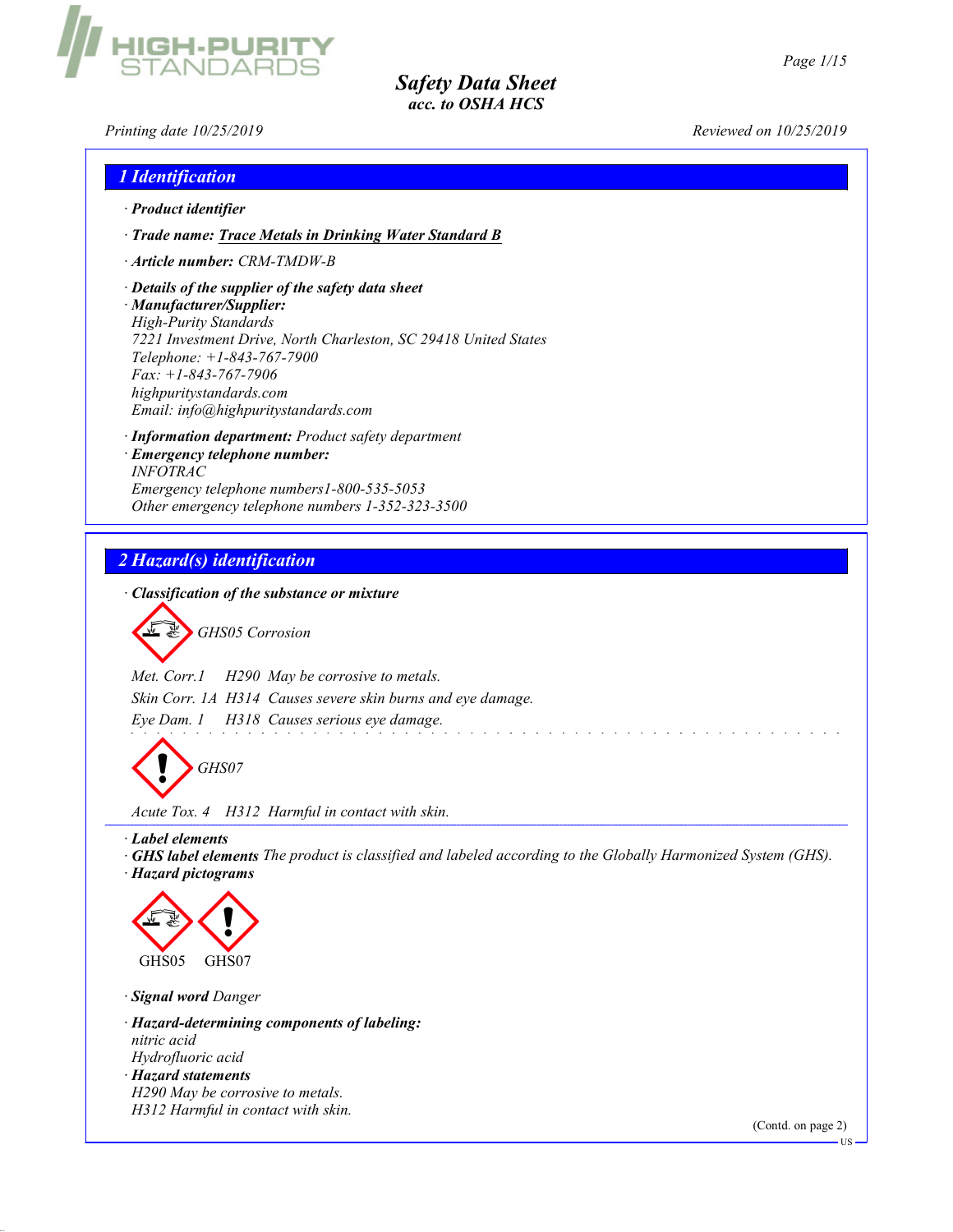# GH-PURI<br>FANDABE

# Safety Data Sheet acc. to OSHA HCS

Printing date 10/25/2019 Reviewed on 10/25/2019

## Trade name: Trace Metals in Drinking Water Standard B

(Contd. of page 1)

H314 Causes severe skin burns and eye damage. · Precautionary statements Keep only in original container. Do not breathe dusts or mists. Wash thoroughly after handling. Wear protective gloves/protective clothing/eye protection/face protection. If swallowed: Rinse mouth. Do NOT induce vomiting. If on skin (or hair): Take off immediately all contaminated clothing. Rinse skin with water/shower. IF INHALED: Remove person to fresh air and keep comfortable for breathing. If in eyes: Rinse cautiously with water for several minutes. Remove contact lenses, if present and easy to do. Continue rinsing. Immediately call a poison center/doctor. Specific treatment (see on this label). Take off contaminated clothing and wash it before reuse. Wash contaminated clothing before reuse. Absorb spillage to prevent material damage. Store locked up. Store in corrosive resistant container with a resistant inner liner. Dispose of contents/container in accordance with local/regional/national/international regulations. · Classification system:  $\cdot$  NFPA ratings (scale 0 - 4) 3 0  $\overline{\mathbf{0}}$  $Health = 3$  $Fire = 0$  $Reactivity = 0$ · HMIS-ratings (scale 0 - 4) **HEALTH**  FIRE REACTIVITY 0  $\vert 3 \vert$  $\boxed{0}$  $Health = 3$  $Fire = 0$  $Reactivity = 0$ · Other hazards · Results of PBT and vPvB assessment · PBT: Not applicable.  $\cdot$  vPvB: Not applicable. 3 Composition/information on ingredients · Chemical characterization: Mixtures · Description: Mixture of the substances listed below with nonhazardous additions.

| 7697-37-2 nitric acid<br>7664-39-3 Hydrofluoric acid<br>• Chemical identification of the substance/preparation<br>7440-70-2 calcium<br>0.0031%<br>7440-23-5 sodium<br>0.0022%<br>7439-95-4 magnesium<br>$0.0008\%$<br>7440-09-7 potassium<br>0.00025% | · Dangerous components: |  |  |                                                |  |
|-------------------------------------------------------------------------------------------------------------------------------------------------------------------------------------------------------------------------------------------------------|-------------------------|--|--|------------------------------------------------|--|
|                                                                                                                                                                                                                                                       |                         |  |  | $2.0\%$                                        |  |
|                                                                                                                                                                                                                                                       |                         |  |  | 0.49%                                          |  |
|                                                                                                                                                                                                                                                       |                         |  |  |                                                |  |
|                                                                                                                                                                                                                                                       |                         |  |  |                                                |  |
|                                                                                                                                                                                                                                                       |                         |  |  |                                                |  |
|                                                                                                                                                                                                                                                       |                         |  |  |                                                |  |
|                                                                                                                                                                                                                                                       |                         |  |  |                                                |  |
|                                                                                                                                                                                                                                                       |                         |  |  | $\overline{(\text{Contd. on page 3})}$<br>- US |  |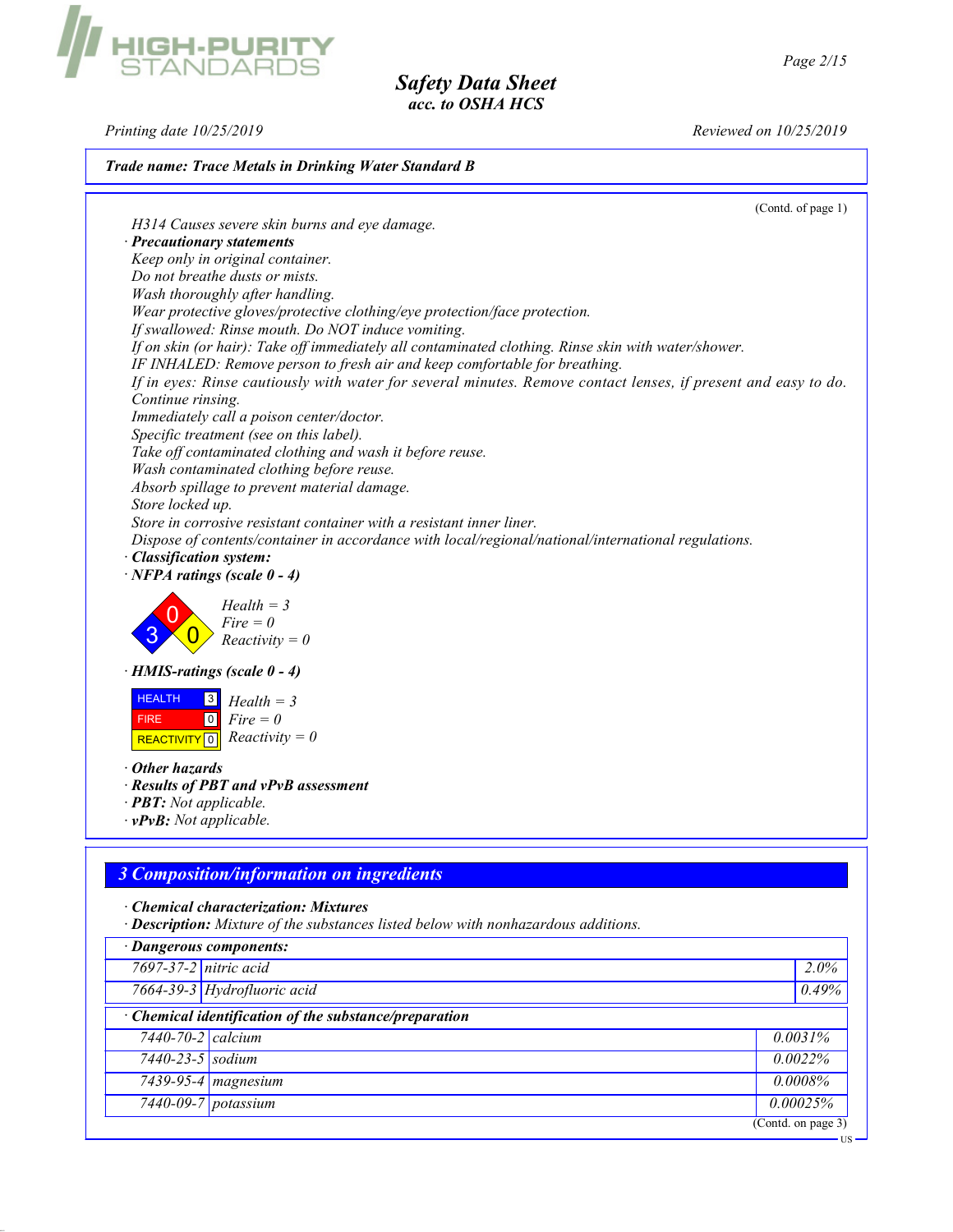Printing date  $10/25/2019$  Reviewed on  $10/25/2019$ 

GH-PURI<br>TANDARE

Trade name: Trace Metals in Drinking Water Standard B

|                           |                                                               | (Contd. of page 2) |
|---------------------------|---------------------------------------------------------------|--------------------|
|                           | 7732-18-5 water, distilled, conductivity or of similar purity | 97.504%            |
| $7440 - 22 - 4$ silver    |                                                               | 0.0000002%         |
|                           | $7429 - 90 - 5$ aluminium                                     | 0.0000125%         |
| $7440 - 38 - 2$ arsenic   |                                                               | $0.000001\%$       |
| 10043-35-3 boric acid     |                                                               | 0.000015%          |
| $7440-41-7$ beryllium     |                                                               | 0.0000015%         |
|                           | 7440-43-9 cadmium (non-pyrophoric)                            | $0.000001\%$       |
| $7440 - 48 - 4$ cobalt    |                                                               | 0.0000025%         |
|                           | $7440 - 47 - 3$ chromium                                      | 0.000002%          |
| $7440 - 50 - 8$ copper    |                                                               | 0.000002%          |
| $7439 - 89 - 6$ iron      |                                                               | 0.000009%          |
| 7439-93-2 lithium         |                                                               | 0.0000015%         |
|                           | $\overline{7439-96-5}$ manganese                              | $0.000004\%$       |
|                           | 7439-98-7 molybdenum                                          | 0.000011%          |
| 7440-02-0 nickel          |                                                               | 0.000006%          |
| 7440-36-0 antimony        |                                                               | 0.0000055%         |
| 7782-49-2 selenium        |                                                               | 0.0000011%         |
| $7440 - 24 - 6$ strontium |                                                               | 0.00003%           |
| $7440 - 28 - 0$ thallium  |                                                               | $0.000001\%$       |
|                           | 7803-55-6 Ammonium Vanadate                                   | 0.000035%          |
| $7440 - 66 - 6$ zinc      |                                                               | 0.0000075%         |
|                           | 513-77-9 <i>barium carbonate</i>                              | 0.00005%           |
| 7439-92-1 lead            |                                                               | 0.000002%          |

# 4 First-aid measures

#### · Description of first aid measures

· General information:

Immediately remove any clothing soiled by the product.

Symptoms of poisoning may even occur after several hours; therefore medical observation for at least 48 hours after the accident.

- $\cdot$  **After inhalation:** In case of unconsciousness place patient stably in side position for transportation.
- $\cdot$  **After skin contact:** Immediately wash with water and soap and rinse thoroughly.
- · After eye contact: Rinse opened eye for several minutes under running water. Then consult a doctor.
- · After swallowing: Drink copious amounts of water and provide fresh air. Immediately call a doctor.
- · Information for doctor:
- · Most important symptoms and effects, both acute and delayed No further relevant information available.
- · Indication of any immediate medical attention and special treatment needed
- No further relevant information available.

(Contd. on page 4)

US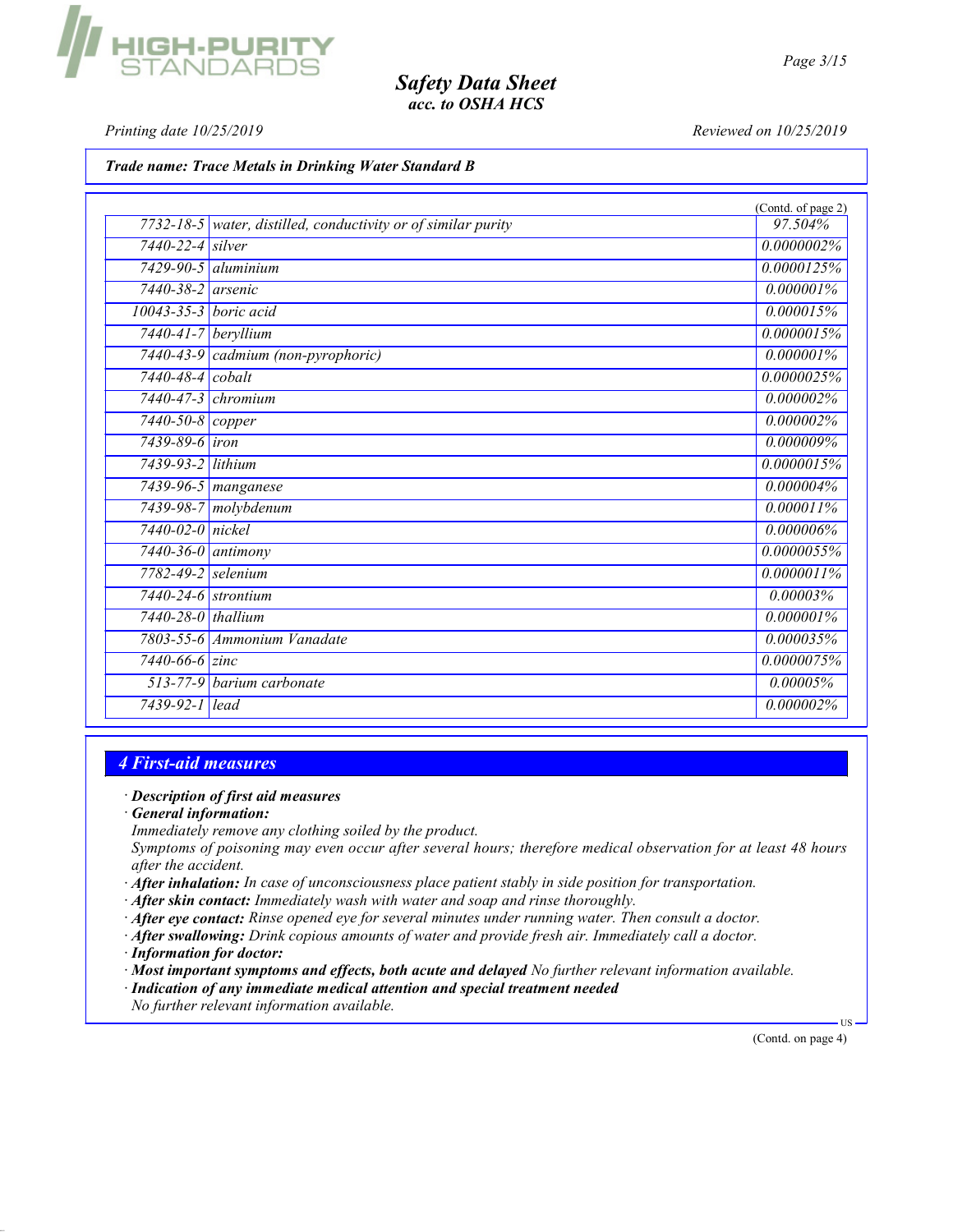Printing date 10/25/2019 Reviewed on 10/25/2019

Trade name: Trace Metals in Drinking Water Standard B

(Contd. of page 3)

# 5 Fire-fighting measures

IIGH-PURIT<br>STANDABD!

- · Extinguishing media
- · Suitable extinguishing agents: Use fire fighting measures that suit the environment.
- · Special hazards arising from the substance or mixture
- During heating or in case of fire poisonous gases are produced.
- · Advice for firefighters
- · Protective equipment: Mouth respiratory protective device.

## 6 Accidental release measures

- · Personal precautions, protective equipment and emergency procedures Mount respiratory protective device. Wear protective equipment. Keep unprotected persons away.
- · Environmental precautions: Do not allow to enter sewers/ surface or ground water.
- · Methods and material for containment and cleaning up: Absorb with liquid-binding material (sand, diatomite, acid binders, universal binders, sawdust). Use neutralizing agent. Dispose contaminated material as waste according to item 13. Ensure adequate ventilation. · Reference to other sections
- See Section 7 for information on safe handling. See Section 8 for information on personal protection equipment. See Section 13 for disposal information.

# · Protective Action Criteria for Chemicals

| $·$ <i>PAC-1</i> :          |                                     |                                        |
|-----------------------------|-------------------------------------|----------------------------------------|
|                             | 7697-37-2 nitric acid               | $0.16$ ppm                             |
|                             | 7664-39-3 Hydrofluoric acid         | $\overline{1}.0$ ppm                   |
| $7440 - 23 - 5$ sodium      |                                     | $13$ mg/m <sup>3</sup>                 |
|                             | 7439-95-4 magnesium                 | $\frac{18 \text{ mg}}{m^3}$            |
| 7440-09-7 potassium         |                                     | $2.3$ mg/m <sup>3</sup>                |
| 7440-39-3 barium            |                                     | $1.5$ mg/m <sup>3</sup>                |
| $7440 - 24 - 6$ strontium   |                                     | $\frac{30 \text{ mg}}{m}$ <sup>3</sup> |
|                             | 7439-98-7 molybdenum                | $\frac{30 \text{ mg}}{m^3}$            |
| 7440-42-8 boron             |                                     | $\overline{1.9 \text{ mg}}/m^3$        |
| 7782-49-2 selenium          |                                     | $\overline{0.6 \text{ mg/m}^3}$        |
| 7439-89-6 <i>iron</i>       |                                     | $3.2 \frac{mg}{m^3}$                   |
| 7439-92-1 lead              |                                     | $0.15$ mg/m <sup>3</sup>               |
| 7439-93-2 lithium           |                                     | $3.3 \text{ mg/m}^3$                   |
|                             | $\overline{743}9$ -96-5   manganese | 3 mg/m <sup>3</sup>                    |
| 7440-02-0 nickel            |                                     | 4.5 $mg/m^3$                           |
| $7440 - 28 - 0$ thallium    |                                     | $\overline{0.06}$ mg/m <sup>3</sup>    |
| $\sqrt{7440-36-0}$ antimony |                                     | $\overline{1.5 \text{ mg/m}^3}$        |
| 7440-38-2 arsenic           |                                     | $\overline{1.5 \text{ mg}}/m^3$        |
|                             |                                     | $($ Contd. on page 5 $)$               |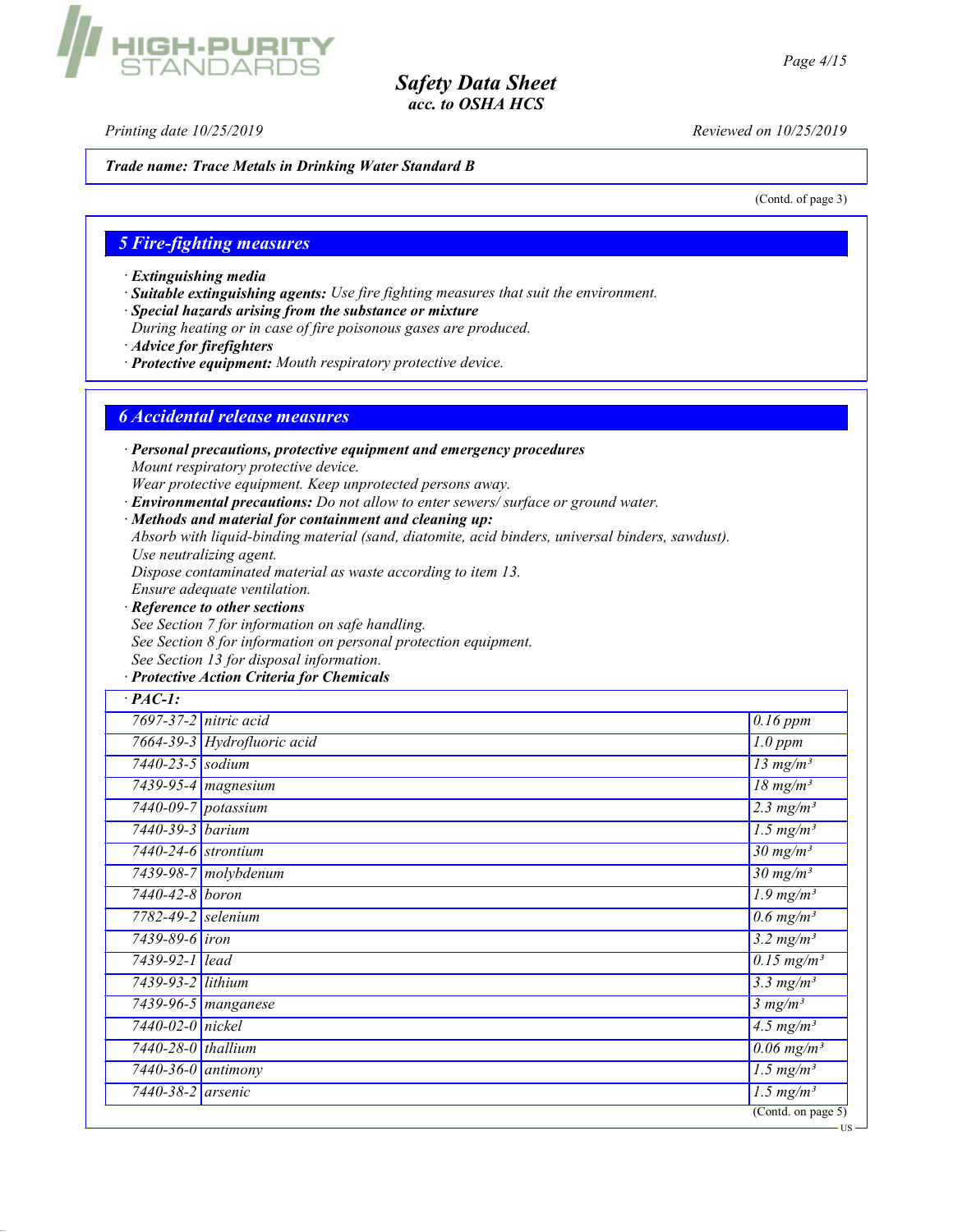Printing date 10/25/2019 Reviewed on 10/25/2019

Trade name: Trace Metals in Drinking Water Standard B

| $7440 - 41 - 7$ beryllium |                                    | (Contd. of page 4)<br>$0.0023$ mg/m <sup>3</sup> |
|---------------------------|------------------------------------|--------------------------------------------------|
|                           | 7440-43-9 cadmium (non-pyrophoric) | $0.10$ mg/m <sup>3</sup>                         |
| 7440-47-3 chromium        |                                    | $1.5$ mg/m <sup>3</sup>                          |
| 7440-48-4 cobalt          |                                    | $0.18$ mg/m <sup>3</sup>                         |
| 7440-50-8 copper          |                                    | 3 mg/m <sup>3</sup>                              |
| 7440-62-2 vanadium        |                                    | 3 mg/m <sup>3</sup>                              |
| $7440 - 66 - 6$ zinc      |                                    | $6$ mg/m <sup>3</sup>                            |
| 7440-22-4 silver          |                                    | $0.3$ mg/m <sup>3</sup>                          |
|                           |                                    |                                                  |
| $\cdot$ PAC-2:            |                                    |                                                  |
| 7697-37-2 nitric acid     |                                    | $\overline{24\ ppm}$                             |
|                           | 7664-39-3 Hydrofluoric acid        | $\frac{24}{24}$ ppm                              |
| 7440-23-5 sodium          |                                    | $\frac{140 \text{ mg/m}^3}{250 \text{ mg/m}^3}$  |
|                           | 7439-95-4 magnesium                | $200$ mg/m <sup>3</sup>                          |
| 7440-09-7 potassium       |                                    | $25 \ mg/m^3$                                    |
| 7440-39-3 barium          |                                    | $180$ mg/m <sup>3</sup>                          |
| 7440-24-6 strontium       |                                    | $330$ mg/m <sup>3</sup>                          |
|                           | 7439-98-7 molybdenum               | $330$ mg/m <sup>3</sup>                          |
| 7440-42-8 boron           |                                    | $21$ mg/m <sup>3</sup>                           |
| 7782-49-2 selenium        |                                    | $6.6$ mg/m <sup>3</sup>                          |
| 7439-89-6 <i>iron</i>     |                                    | $35$ mg/m <sup>3</sup>                           |
| 7439-92-1 lead            |                                    | $\frac{120 \text{ mg/m}^3}{\text{mg/m}^3}$       |
| 7439-93-2 lithium         |                                    | $36$ mg/m <sup>3</sup>                           |
|                           | 7439-96-5 manganese                | $5 \ mg/m^3$                                     |
| 7440-02-0 nickel          |                                    | $50 \frac{mg}{m^3}$                              |
| 7440-28-0 thallium        |                                    | $3.3$ mg/m <sup>3</sup>                          |
| $7440-36-0$ antimony      |                                    | $13$ mg/m <sup>3</sup>                           |
| 7440-38-2 arsenic         |                                    | $17$ mg/m <sup>3</sup>                           |
| 7440-41-7 beryllium       |                                    | $0.025$ mg/m <sup>3</sup>                        |
|                           | 7440-43-9 cadmium (non-pyrophoric) | $0.76$ mg/m <sup>3</sup>                         |
| 7440-47-3 chromium        |                                    | $17$ mg/m <sup>3</sup>                           |
| 7440-48-4 cobalt          |                                    | 2 mg/m <sup>3</sup>                              |
| 7440-50-8 copper          |                                    | $33$ mg/m <sup>3</sup>                           |
| $7440-62-2$ vanadium      |                                    | 5.8 mg/ $m^3$                                    |
| 7440-66-6 zinc            |                                    | $21 \text{ mg/m}^3$                              |
| 7440-22-4 silver          |                                    | $\frac{170 \text{ mg/m}^3}{250 \text{ mg/m}^3}$  |
| $\cdot$ PAC-3:            |                                    |                                                  |
| 7697-37-2 nitric acid     |                                    | 92 ppm                                           |
|                           | 7664-39-3 Hydrofluoric acid        | 44 ppm                                           |
| 7440-23-5 sodium          |                                    | $870$ mg/m <sup>3</sup>                          |
|                           | 7439-95-4 magnesium                | $1,200 \text{ mg/m}^3$                           |

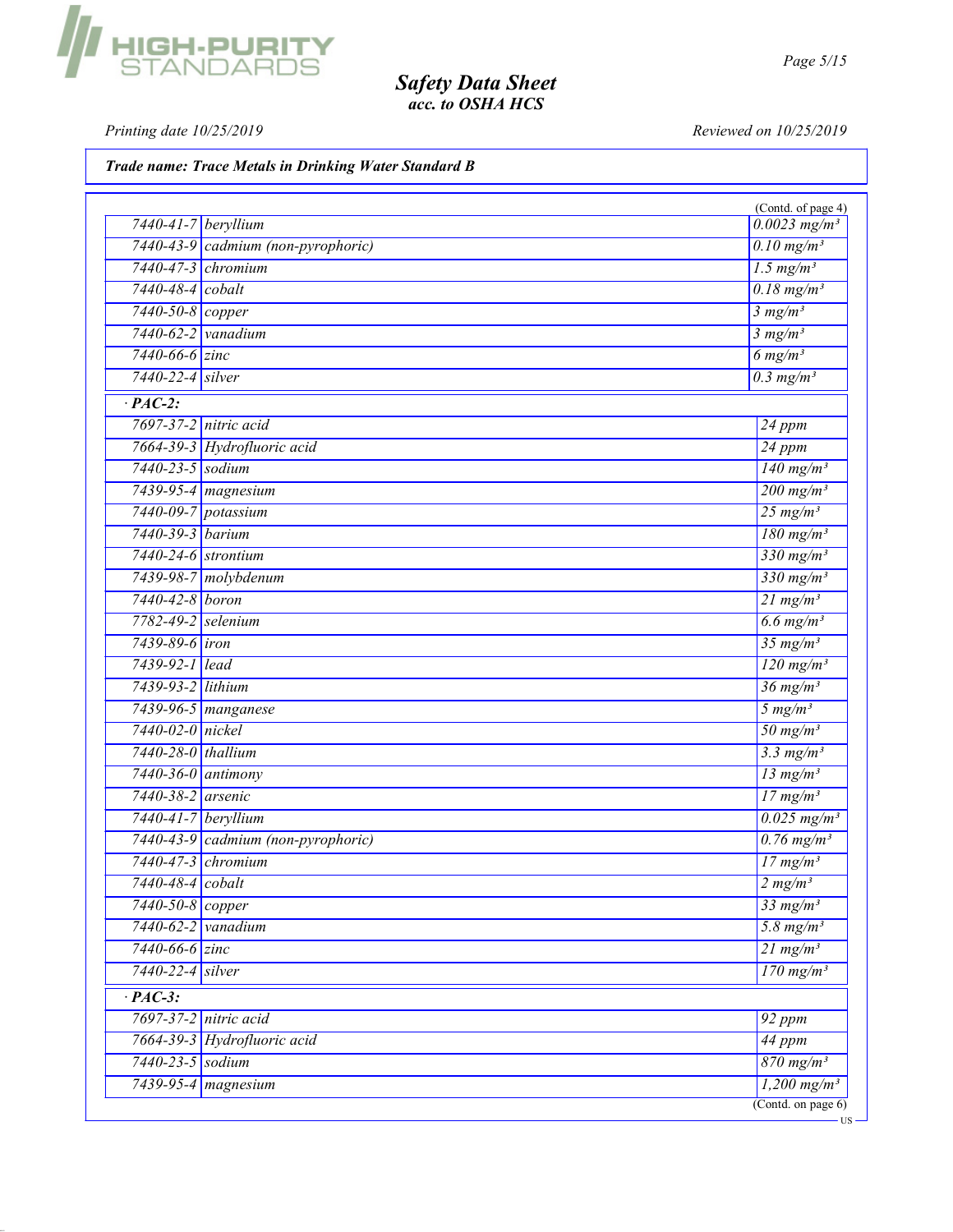Printing date  $10/25/2019$  Reviewed on  $10/25/2019$ 

**IIGH-PURITY**<br>STANDARDS

Trade name: Trace Metals in Drinking Water Standard B

| $\frac{150 \text{ mg}}{m^3}$<br>7440-09-7 potassium<br>$1,100$ mg/m <sup>3</sup><br>7440-39-3 <i>barium</i><br>$2,000$ mg/m <sup>3</sup><br>$7440 - 24 - 6$ strontium<br>7439-98-7 molybdenum<br>$2,000 \,\mathrm{mg/m^3}$<br>7440-42-8 boron<br>$130$ mg/m <sup>3</sup><br>$40 \text{ mg/m}^3$<br>7782-49-2 selenium<br>$\overline{150}$ mg/m <sup>3</sup><br>7439-89-6 iron<br>$700$ mg/m <sup>3</sup><br>7439-92-1 lead<br>$\sqrt{220 \text{ mg/m}^3}$<br>7439-93-2 lithium<br>7439-96-5 manganese<br>$\frac{1,800 \text{ mg/m}^3}{2}$<br>$\frac{99 \text{ mg}}{m^3}$<br>7440-02-0 nickel<br>$\frac{20 \text{ mg}}{m}$ <sup>3</sup><br>7440-28-0 thallium<br>$80 \frac{\text{mg}}{\text{m}}\text{s/m}^3$<br>$7440 - 36 - 0$ antimony<br>7440-38-2 arsenic<br>$100$ mg/m <sup>3</sup><br>$0.1$ mg/m <sup>3</sup><br>$7440 - 41 - 7$ beryllium<br>7440-43-9 cadmium (non-pyrophoric)<br>$\frac{4.7 \text{ mg}}{m^3}$<br>7440-47-3 chromium<br>$\frac{99}{mg/m^3}$<br>$20 \frac{\text{mg}}{\text{m}}$<br>7440-48-4 cobalt<br>7440-50-8 copper<br>$200$ mg/m <sup>3</sup><br>$7440-62-2$ vanadium<br>$35 \,\mathrm{mg/m^3}$<br>$\frac{120 \text{ mg}}{m^3}$<br>$7440 - 66 - 6$ zinc<br>$\frac{990 \text{ mg}}{m}$<br>$7440-22-4$ silver |  | (Contd. of page 5) |
|----------------------------------------------------------------------------------------------------------------------------------------------------------------------------------------------------------------------------------------------------------------------------------------------------------------------------------------------------------------------------------------------------------------------------------------------------------------------------------------------------------------------------------------------------------------------------------------------------------------------------------------------------------------------------------------------------------------------------------------------------------------------------------------------------------------------------------------------------------------------------------------------------------------------------------------------------------------------------------------------------------------------------------------------------------------------------------------------------------------------------------------------------------------------------------------------------------------------------------------|--|--------------------|
|                                                                                                                                                                                                                                                                                                                                                                                                                                                                                                                                                                                                                                                                                                                                                                                                                                                                                                                                                                                                                                                                                                                                                                                                                                        |  |                    |
|                                                                                                                                                                                                                                                                                                                                                                                                                                                                                                                                                                                                                                                                                                                                                                                                                                                                                                                                                                                                                                                                                                                                                                                                                                        |  |                    |
|                                                                                                                                                                                                                                                                                                                                                                                                                                                                                                                                                                                                                                                                                                                                                                                                                                                                                                                                                                                                                                                                                                                                                                                                                                        |  |                    |
|                                                                                                                                                                                                                                                                                                                                                                                                                                                                                                                                                                                                                                                                                                                                                                                                                                                                                                                                                                                                                                                                                                                                                                                                                                        |  |                    |
|                                                                                                                                                                                                                                                                                                                                                                                                                                                                                                                                                                                                                                                                                                                                                                                                                                                                                                                                                                                                                                                                                                                                                                                                                                        |  |                    |
|                                                                                                                                                                                                                                                                                                                                                                                                                                                                                                                                                                                                                                                                                                                                                                                                                                                                                                                                                                                                                                                                                                                                                                                                                                        |  |                    |
|                                                                                                                                                                                                                                                                                                                                                                                                                                                                                                                                                                                                                                                                                                                                                                                                                                                                                                                                                                                                                                                                                                                                                                                                                                        |  |                    |
|                                                                                                                                                                                                                                                                                                                                                                                                                                                                                                                                                                                                                                                                                                                                                                                                                                                                                                                                                                                                                                                                                                                                                                                                                                        |  |                    |
|                                                                                                                                                                                                                                                                                                                                                                                                                                                                                                                                                                                                                                                                                                                                                                                                                                                                                                                                                                                                                                                                                                                                                                                                                                        |  |                    |
|                                                                                                                                                                                                                                                                                                                                                                                                                                                                                                                                                                                                                                                                                                                                                                                                                                                                                                                                                                                                                                                                                                                                                                                                                                        |  |                    |
|                                                                                                                                                                                                                                                                                                                                                                                                                                                                                                                                                                                                                                                                                                                                                                                                                                                                                                                                                                                                                                                                                                                                                                                                                                        |  |                    |
|                                                                                                                                                                                                                                                                                                                                                                                                                                                                                                                                                                                                                                                                                                                                                                                                                                                                                                                                                                                                                                                                                                                                                                                                                                        |  |                    |
|                                                                                                                                                                                                                                                                                                                                                                                                                                                                                                                                                                                                                                                                                                                                                                                                                                                                                                                                                                                                                                                                                                                                                                                                                                        |  |                    |
|                                                                                                                                                                                                                                                                                                                                                                                                                                                                                                                                                                                                                                                                                                                                                                                                                                                                                                                                                                                                                                                                                                                                                                                                                                        |  |                    |
|                                                                                                                                                                                                                                                                                                                                                                                                                                                                                                                                                                                                                                                                                                                                                                                                                                                                                                                                                                                                                                                                                                                                                                                                                                        |  |                    |
|                                                                                                                                                                                                                                                                                                                                                                                                                                                                                                                                                                                                                                                                                                                                                                                                                                                                                                                                                                                                                                                                                                                                                                                                                                        |  |                    |
|                                                                                                                                                                                                                                                                                                                                                                                                                                                                                                                                                                                                                                                                                                                                                                                                                                                                                                                                                                                                                                                                                                                                                                                                                                        |  |                    |
|                                                                                                                                                                                                                                                                                                                                                                                                                                                                                                                                                                                                                                                                                                                                                                                                                                                                                                                                                                                                                                                                                                                                                                                                                                        |  |                    |
|                                                                                                                                                                                                                                                                                                                                                                                                                                                                                                                                                                                                                                                                                                                                                                                                                                                                                                                                                                                                                                                                                                                                                                                                                                        |  |                    |
|                                                                                                                                                                                                                                                                                                                                                                                                                                                                                                                                                                                                                                                                                                                                                                                                                                                                                                                                                                                                                                                                                                                                                                                                                                        |  |                    |
|                                                                                                                                                                                                                                                                                                                                                                                                                                                                                                                                                                                                                                                                                                                                                                                                                                                                                                                                                                                                                                                                                                                                                                                                                                        |  |                    |
|                                                                                                                                                                                                                                                                                                                                                                                                                                                                                                                                                                                                                                                                                                                                                                                                                                                                                                                                                                                                                                                                                                                                                                                                                                        |  |                    |

## 7 Handling and storage

· Handling:

- · Precautions for safe handling
- Ensure good ventilation/exhaustion at the workplace.
- Prevent formation of aerosols.
- · Information about protection against explosions and fires: Keep respiratory protective device available.
- · Conditions for safe storage, including any incompatibilities
- · Storage:
- · Requirements to be met by storerooms and receptacles: No special requirements.
- · Information about storage in one common storage facility: Not required.
- · Further information about storage conditions: Keep receptacle tightly sealed.
- · Specific end use(s) No further relevant information available.

8 Exposure controls/personal protection

· Additional information about design of technical systems: No further data; see item 7.

(Contd. on page 7)

US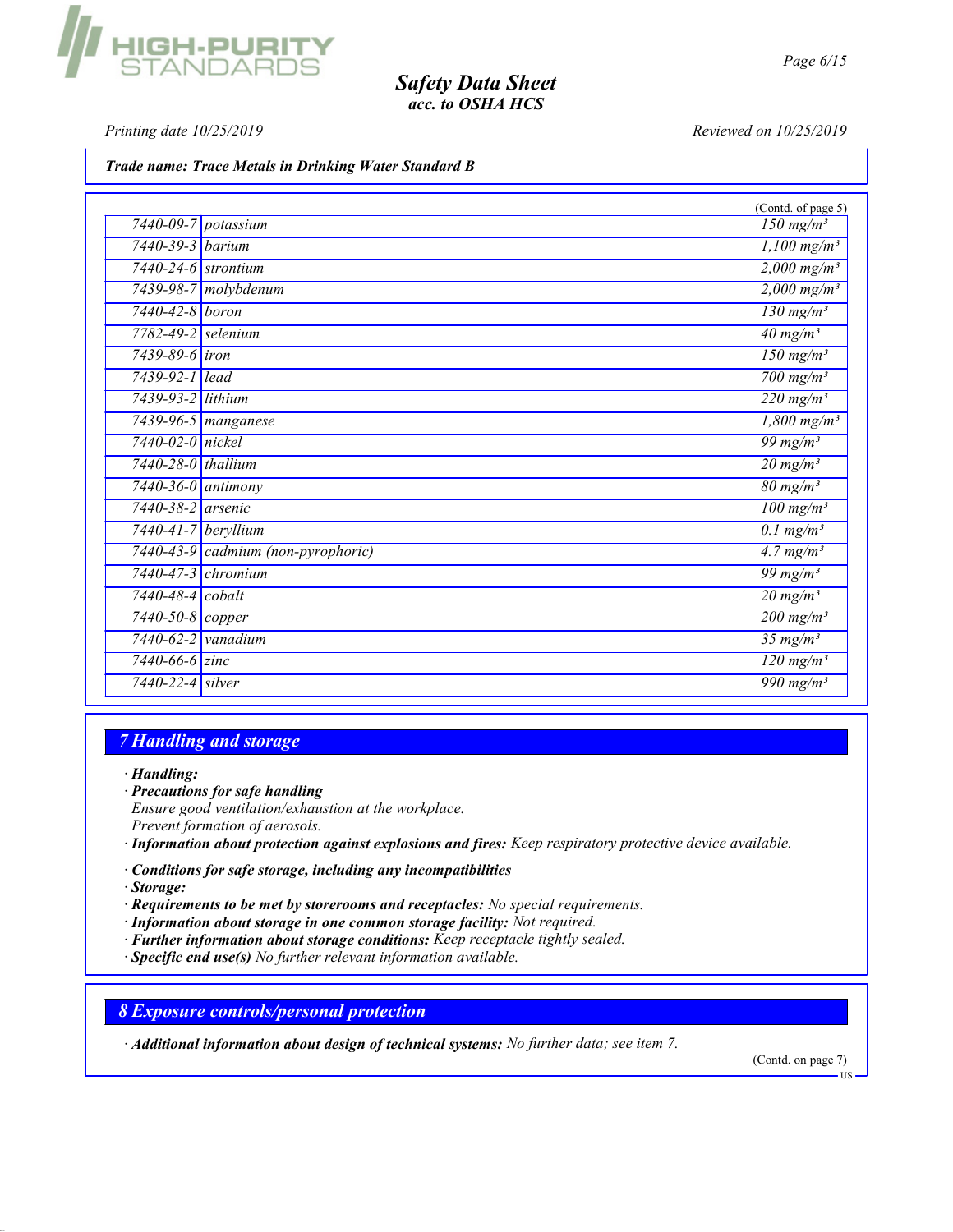Printing date  $10/25/2019$  Reviewed on  $10/25/2019$ 

# Trade name: Trace Metals in Drinking Water Standard B

(Contd. of page 6)

| Components with limit values that require monitoring at the workplace:                                                                                                                                                                                                                                                                                                      |
|-----------------------------------------------------------------------------------------------------------------------------------------------------------------------------------------------------------------------------------------------------------------------------------------------------------------------------------------------------------------------------|
| 7697-37-2 nitric acid                                                                                                                                                                                                                                                                                                                                                       |
| PEL Long-term value: $5 \text{ mg/m}^3$ , $2 \text{ ppm}$                                                                                                                                                                                                                                                                                                                   |
| REL Short-term value: $10 \text{ mg/m}^3$ , 4 ppm                                                                                                                                                                                                                                                                                                                           |
| Long-term value: $5 \text{ mg/m}^3$ , $2 \text{ ppm}$                                                                                                                                                                                                                                                                                                                       |
| TLV Short-term value: 10 mg/m <sup>3</sup> , 4 ppm<br>Long-term value: 5.2 mg/m <sup>3</sup> , 2 ppm                                                                                                                                                                                                                                                                        |
| 7664-39-3 Hydrofluoric acid                                                                                                                                                                                                                                                                                                                                                 |
| PEL Long-term value: 3 ppm<br>$as \, F$                                                                                                                                                                                                                                                                                                                                     |
| REL Long-term value: $2.5$ mg/m <sup>3</sup> , 3 ppm<br>Ceiling limit value: $5*$ mg/m <sup>3</sup> , $6*$ ppm<br>$*15$ -min, as F                                                                                                                                                                                                                                          |
| $TLV$ Long-term value: 0.41 mg/m <sup>3</sup> , 0.5 ppm<br>Ceiling limit value: 1.64 mg/m <sup>3</sup> , 2 ppm<br>as F; Skin, BEI                                                                                                                                                                                                                                           |
| · Ingredients with biological limit values:                                                                                                                                                                                                                                                                                                                                 |
| 7664-39-3 Hydrofluoric acid                                                                                                                                                                                                                                                                                                                                                 |
| Medium: urine<br>Time: prior to shift<br>Parameter: Fluorides (background, nonspecific)                                                                                                                                                                                                                                                                                     |
| 10 mg/g creatinine                                                                                                                                                                                                                                                                                                                                                          |
| Medium: urine                                                                                                                                                                                                                                                                                                                                                               |
| Time: end of shift                                                                                                                                                                                                                                                                                                                                                          |
| Parameter: Fluorides (background, nonspecific)                                                                                                                                                                                                                                                                                                                              |
| · Additional information: The lists that were valid during the creation were used as basis.                                                                                                                                                                                                                                                                                 |
| · Exposure controls<br>· Personal protective equipment:<br>· General protective and hygienic measures:<br>Keep away from foodstuffs, beverages and feed.<br>Immediately remove all soiled and contaminated clothing.<br>Wash hands before breaks and at the end of work.<br>Avoid contact with the eyes.<br>Avoid contact with the eyes and skin.<br>· Breathing equipment: |
| In case of brief exposure or low pollution use respiratory filter device. In case of intensive or longer exposure use<br>respiratory protective device that is independent of circulating air.<br>· Protection of hands:<br>Protective gloves                                                                                                                               |
|                                                                                                                                                                                                                                                                                                                                                                             |

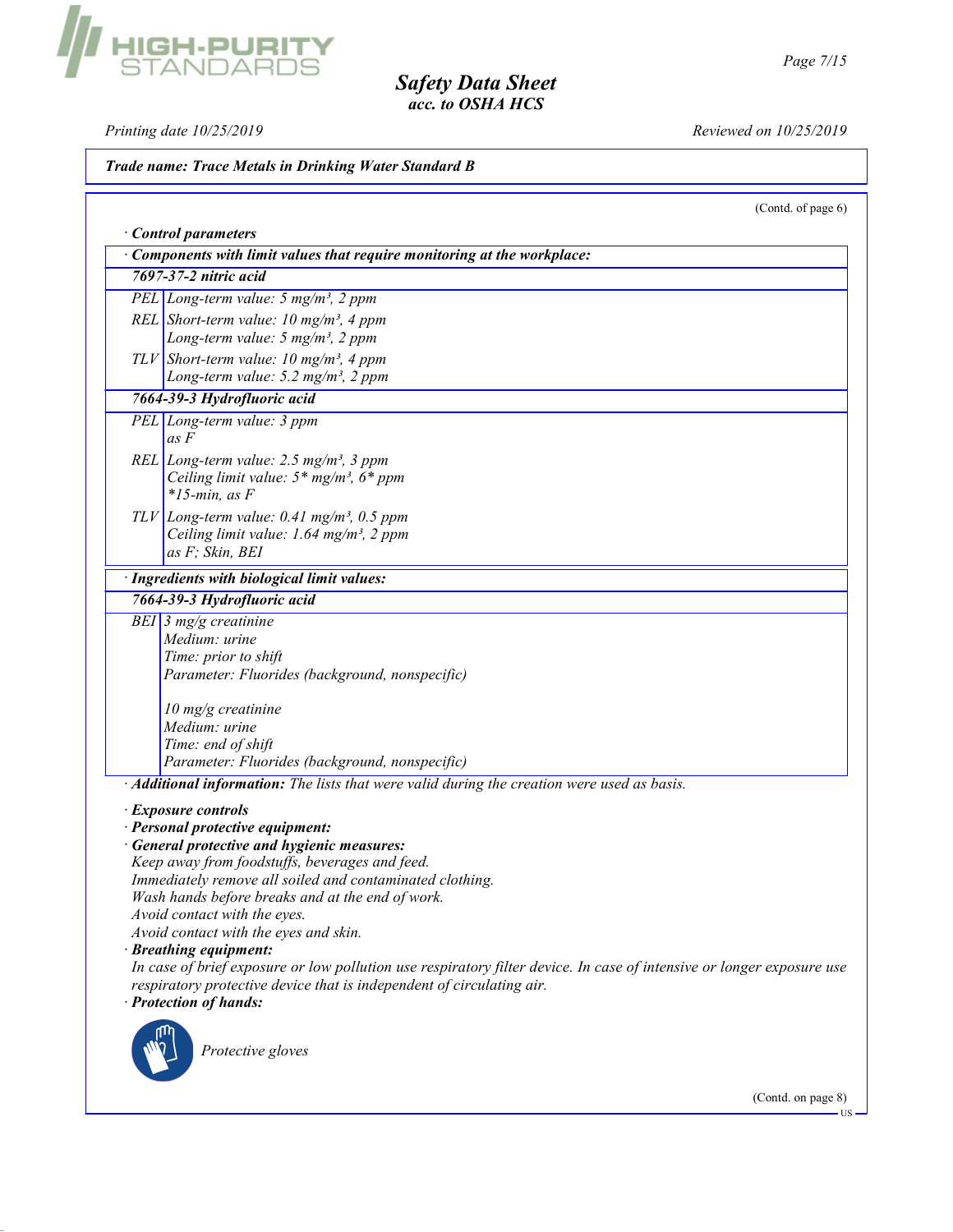Printing date  $10/25/2019$  Reviewed on  $10/25/2019$ 

#### Trade name: Trace Metals in Drinking Water Standard B



The glove material has to be impermeable and resistant to the product/ the substance/ the preparation. Due to missing tests no recommendation to the glove material can be given for the product/ the preparation/ the chemical mixture.

Selection of the glove material on consideration of the penetration times, rates of diffusion and the degradation · Material of gloves

The selection of the suitable gloves does not only depend on the material, but also on further marks of quality and varies from manufacturer to manufacturer. As the product is a preparation of several substances, the resistance of the glove material can not be calculated in advance and has therefore to be checked prior to the application.

· Penetration time of glove material

The exact break through time has to be found out by the manufacturer of the protective gloves and has to be observed.

· Eye protection:



Tightly sealed goggles

# 9 Physical and chemical properties

| Information on basic physical and chemical properties |                                               |
|-------------------------------------------------------|-----------------------------------------------|
| <b>General Information</b>                            |                                               |
| $\cdot$ Appearance:                                   |                                               |
| Form:                                                 | Liquid                                        |
| Color:                                                | colorless                                     |
| $\cdot$ Odor:                                         | Characteristic                                |
| · Odor threshold:                                     | Not determined.                               |
| $\cdot$ pH-value:                                     | Not determined.                               |
| · Change in condition                                 |                                               |
| <b>Melting point/Melting range:</b>                   | <i>Undetermined</i>                           |
| <b>Boiling point/Boiling range:</b>                   | 100 °C (212 °F)                               |
| · Flash point:                                        | Not applicable.                               |
| · Flammability (solid, gaseous):                      | Not applicable.                               |
| $\cdot$ Decomposition temperature:                    | Not determined.                               |
| · Auto igniting:                                      | Product is not selfigniting.                  |
| · Danger of explosion:                                | Product does not present an explosion hazard. |
| · Explosion limits:                                   |                                               |
| Lower:                                                | Not determined.                               |
| Upper:                                                | Not determined.                               |
| $\cdot$ Vapor pressure at 20 °C (68 °F):              | 23 hPa (17.3 mm Hg)                           |
| $\cdot$ Density:                                      | Not determined.                               |
| $\cdot$ Relative density                              | Not determined.                               |
| · Vapor density                                       | Not determined.                               |
| $\cdot$ Evaporation rate                              | Not determined.                               |
|                                                       | (Contd. on page 9)                            |
|                                                       | $US -$                                        |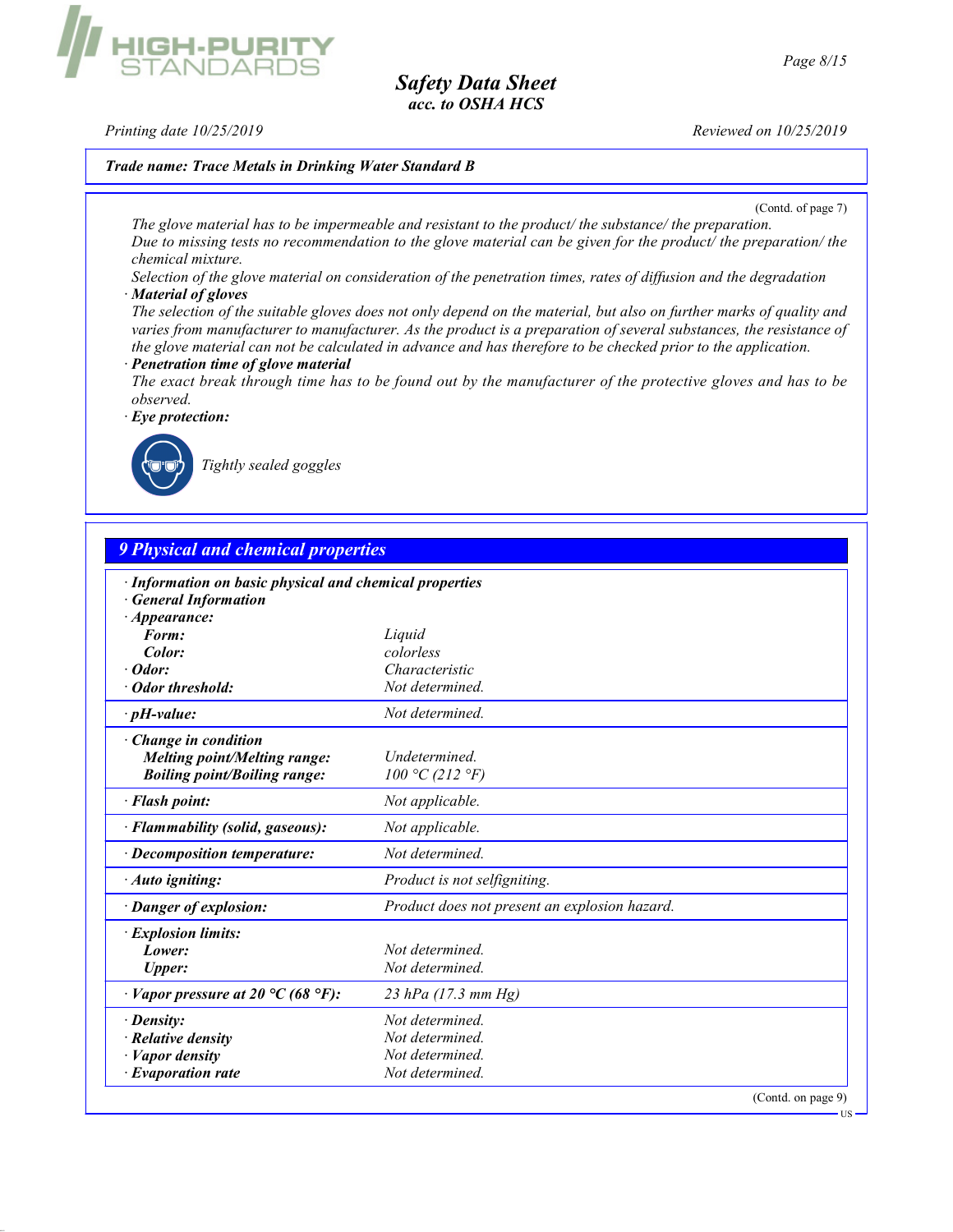

Printing date 10/25/2019 Reviewed on 10/25/2019

#### Trade name: Trace Metals in Drinking Water Standard B

|                                                                         |                                            | (Contd. of page 8) |
|-------------------------------------------------------------------------|--------------------------------------------|--------------------|
| $\cdot$ Solubility in / Miscibility with                                |                                            |                    |
| Water:                                                                  | Not miscible or difficult to mix.          |                    |
| $\cdot$ <b>Partition coefficient (n-octanol/water):</b> Not determined. |                                            |                    |
| $\cdot$ Viscosity:                                                      |                                            |                    |
| Dynamic:                                                                | Not determined.                            |                    |
| Kinematic:                                                              | Not determined.                            |                    |
| · Solvent content:                                                      |                                            |                    |
| Water:                                                                  | 97.5%                                      |                    |
| <b>VOC</b> content:                                                     | $0.00\%$                                   |                    |
|                                                                         | 0.0 g/l / 0.00 lb/gal                      |                    |
| <i>Solids content:</i>                                                  | $0.0\%$                                    |                    |
| $\cdot$ Other information                                               | No further relevant information available. |                    |

# 10 Stability and reactivity

· Reactivity No further relevant information available.

- · Chemical stability
- · Thermal decomposition / conditions to be avoided: No decomposition if used according to specifications.
- · Possibility of hazardous reactions No dangerous reactions known.
- · Conditions to avoid No further relevant information available.
- · Incompatible materials: No further relevant information available.
- · Hazardous decomposition products: No dangerous decomposition products known.

# 11 Toxicological information

· Information on toxicological effects

· Acute toxicity:

· LD/LC50 values that are relevant for classification:

7664-39-3 Hydrofluoric acid

Oral LD50 1,276 mg/kg (rat)

· Primary irritant effect:

· on the skin: Strong caustic effect on skin and mucous membranes.

on the eye:

Strong caustic effect.

Strong irritant with the danger of severe eye injury.

- · Sensitization: No sensitizing effects known.
- · Additional toxicological information:

The product shows the following dangers according to internally approved calculation methods for preparations: Harmful

Corrosive

Irritant

Swallowing will lead to a strong caustic effect on mouth and throat and to the danger of perforation of esophagus and stomach.

(Contd. on page 10) <sub>118</sub>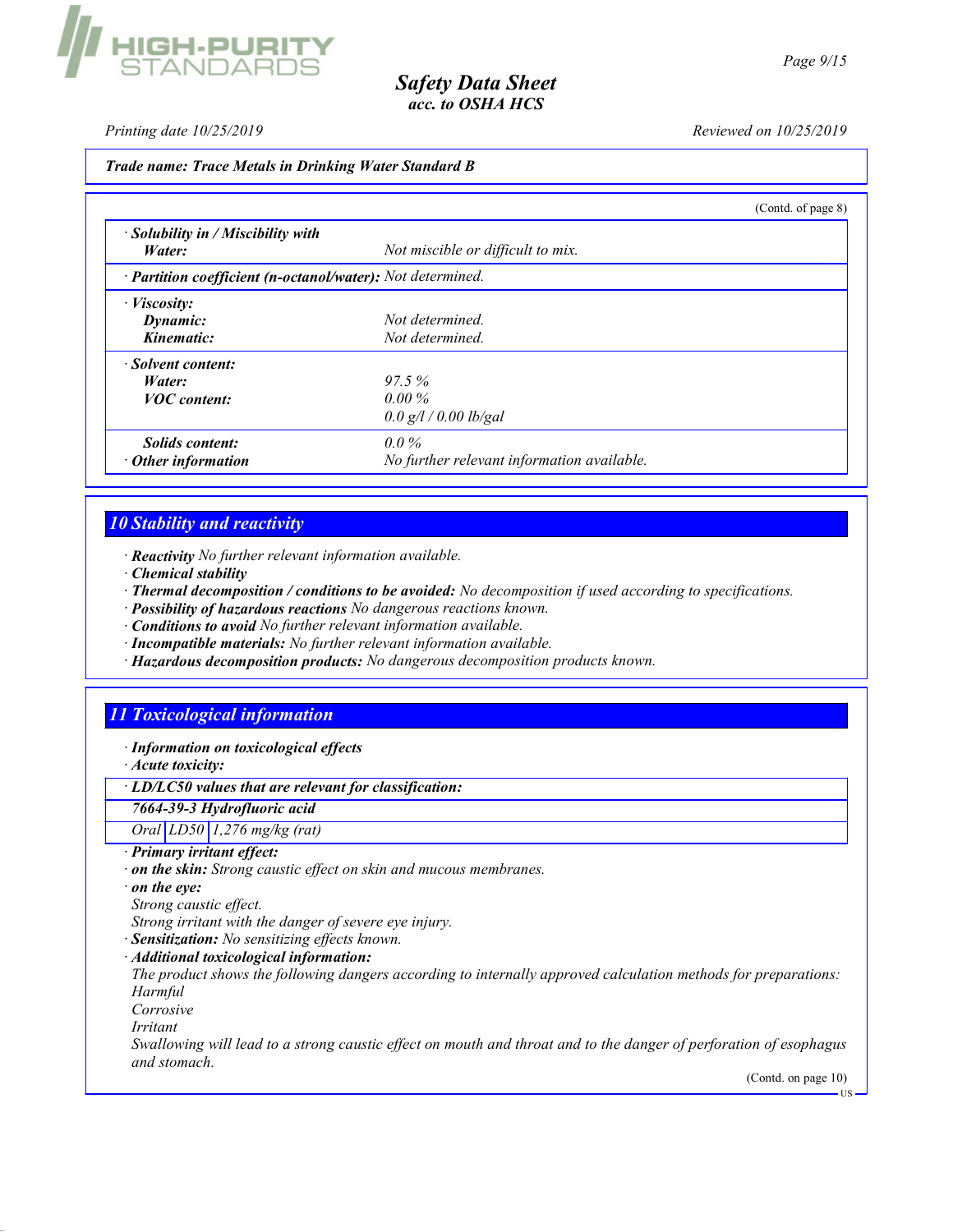Printing date  $10/25/2019$  Reviewed on  $10/25/2019$ 

Trade name: Trace Metals in Drinking Water Standard B

(Contd. of page 9)

| · Carcinogenic categories                                        |                                     |                         |
|------------------------------------------------------------------|-------------------------------------|-------------------------|
| · IARC (International Agency for Research on Cancer)             |                                     |                         |
| $7782 - 49 - 2$ selenium                                         |                                     | 3                       |
| 7439-92-1 lead                                                   |                                     | 2B                      |
| 7440-02-0 nickel                                                 |                                     | 2B                      |
| $7440 - 38 - 2$ arsenic                                          |                                     |                         |
| $7440 - 41 - 7$ beryllium                                        |                                     |                         |
|                                                                  | 7440-43-9 cadmium (non-pyrophoric)  |                         |
| $7440 - 47 - 3$ chromium                                         |                                     | $\overline{\mathbf{3}}$ |
| 7440-48-4 cobalt                                                 |                                     | 2B                      |
|                                                                  | · NTP (National Toxicology Program) |                         |
| 7439-92-1 lead                                                   |                                     | $\boldsymbol{R}$        |
| 7440-02-0 nickel                                                 |                                     | $\boldsymbol{R}$        |
| $7440 - 38 - 2$ arsenic                                          |                                     | $\overline{K}$          |
| $7440 - 41 - 7$ beryllium                                        |                                     | $\overline{K}$          |
|                                                                  | 7440-43-9 cadmium (non-pyrophoric)  | $\overline{K}$          |
| 7440-48-4 cobalt                                                 |                                     | $\boldsymbol{R}$        |
| <b>OSHA-Ca (Occupational Safety &amp; Health Administration)</b> |                                     |                         |
| 7440-38-2 arsenic                                                |                                     |                         |
|                                                                  | 7440-43-9 cadmium (non-pyrophoric)  |                         |

# 12 Ecological information

· Toxicity

- · Aquatic toxicity: No further relevant information available.
- · Persistence and degradability No further relevant information available.
- · Behavior in environmental systems:
- · Bioaccumulative potential No further relevant information available.
- · Mobility in soil No further relevant information available.
- · Additional ecological information:
- · General notes:
- Water hazard class 1 (Self-assessment): slightly hazardous for water

Do not allow undiluted product or large quantities of it to reach ground water, water course or sewage system. Must not reach bodies of water or drainage ditch undiluted or unneutralized.

- · Results of PBT and vPvB assessment
- · PBT: Not applicable.
- · vPvB: Not applicable.
- · Other adverse effects No further relevant information available.

(Contd. on page 11)

US

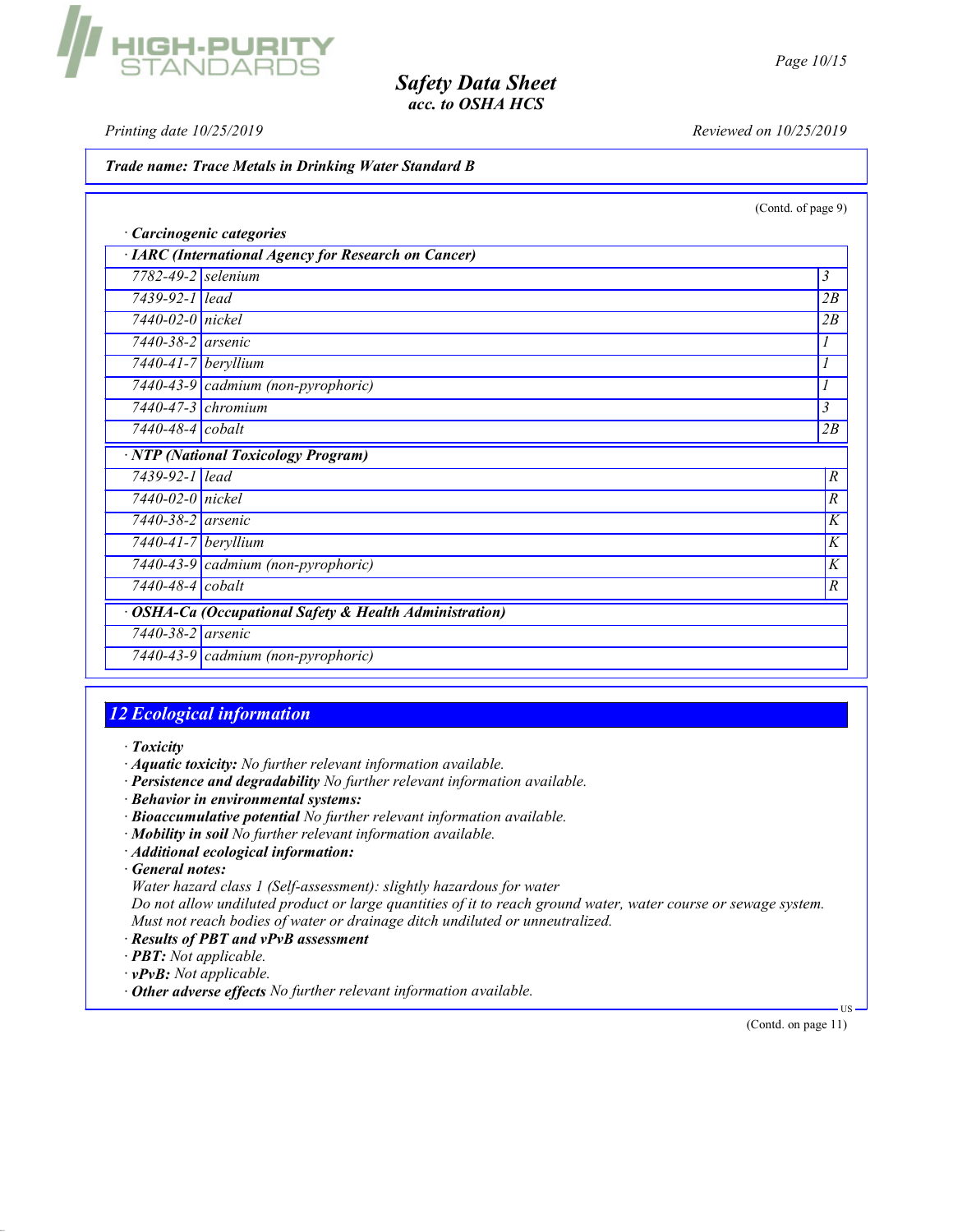Printing date 10/25/2019 Reviewed on 10/25/2019

Trade name: Trace Metals in Drinking Water Standard B

(Contd. of page 10)

# 13 Disposal considerations

**HIGH-PURITY**<br>STANDARDS

· Waste treatment methods

· Recommendation:

Must not be disposed of together with household garbage. Do not allow product to reach sewage system.

· Uncleaned packagings:

· Recommendation: Disposal must be made according to official regulations.

| $\cdot$ UN-Number                         |                                                                   |
|-------------------------------------------|-------------------------------------------------------------------|
| · DOT, ADR, IMDG, IATA                    | UN3264                                                            |
| $\cdot$ UN proper shipping name           |                                                                   |
| $\cdot$ DOT                               | Corrosive liquid, acidic, inorganic, n.o.s. (Nitric acid)         |
| $\cdot$ ADR                               | 3264 CORROSIVE LIQUID, ACIDIC, INORGANIC, N.O.S.<br>(NITRIC ACID) |
| $\cdot$ IMDG, IATA                        | CORROSIVE LIQUID, ACIDIC, INORGANIC, N.O.S. (NITRIC<br>ACID       |
| · Transport hazard class(es)              |                                                                   |
| $\cdot$ DOT                               |                                                                   |
|                                           |                                                                   |
| $\cdot$ Class<br>· Label                  | 8 Corrosive substances<br>8                                       |
| ADR, IMDG, IATA                           |                                                                   |
|                                           |                                                                   |
| $\cdot$ Class                             | 8 Corrosive substances                                            |
| $\cdot$ Label                             | 8                                                                 |
| · Packing group<br>· DOT, ADR, IMDG, IATA | $I\!I\!I$                                                         |
| · Environmental hazards:                  | Not applicable.                                                   |
| · Special precautions for user            | Warning: Corrosive substances                                     |
| · Danger code (Kemler):                   | 80                                                                |
| · EMS Number:                             | $F-A, S-B$                                                        |
| · Segregation groups                      | Acids                                                             |
| · Stowage Category                        | $\overline{A}$                                                    |
| Stowage Code                              | SW2 Clear of living quarters.                                     |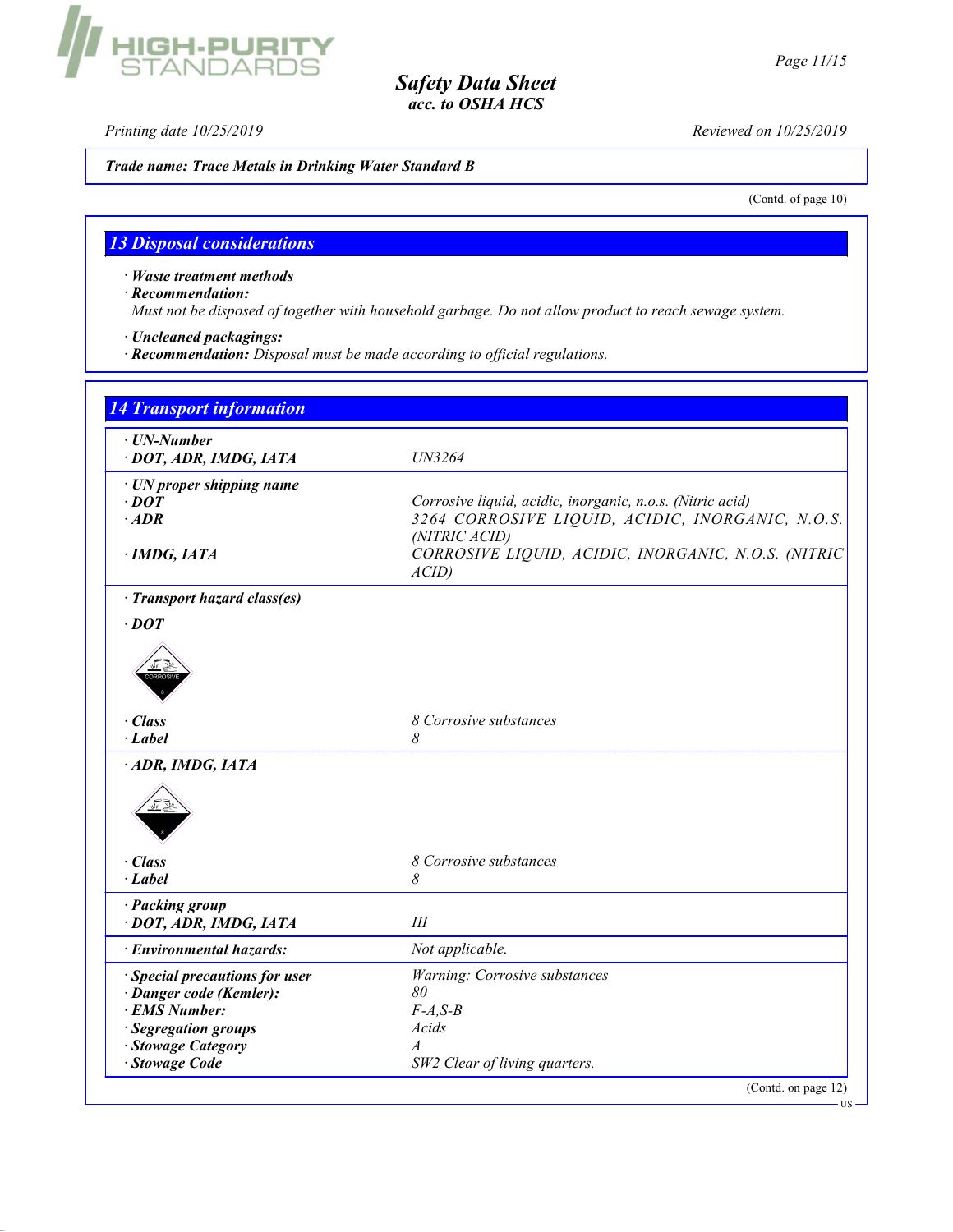Printing date  $10/25/2019$  Reviewed on  $10/25/2019$ 

## Trade name: Trace Metals in Drinking Water Standard B

|                                                                                           | (Contd. of page $11$ )                                                       |
|-------------------------------------------------------------------------------------------|------------------------------------------------------------------------------|
| $\cdot$ Transport in bulk according to Annex II of<br><b>MARPOL73/78 and the IBC Code</b> | Not applicable.                                                              |
| $\cdot$ Transport/Additional information:                                                 |                                                                              |
| $\cdot$ DOT                                                                               |                                                                              |
| • <i>Ouantity limitations</i>                                                             | On passenger aircraft/rail: 5 L                                              |
|                                                                                           | On cargo aircraft only: 60 L                                                 |
| $\cdot$ ADR                                                                               |                                                                              |
| $\cdot$ Excepted quantities (EQ)                                                          | Code: El                                                                     |
|                                                                                           | Maximum net quantity per inner packaging: 30 ml                              |
|                                                                                           | Maximum net quantity per outer packaging: 1000 ml                            |
| $\cdot$ IMDG                                                                              |                                                                              |
| $\cdot$ Limited quantities (LQ)                                                           | 5L                                                                           |
| $\cdot$ Excepted quantities (EQ)                                                          | Code: El                                                                     |
|                                                                                           | Maximum net quantity per inner packaging: 30 ml                              |
|                                                                                           | Maximum net quantity per outer packaging: 1000 ml                            |
| · UN "Model Regulation":                                                                  | UN 3264 CORROSIVE LIQUID, ACIDIC, INORGANIC, N.O.S.<br>(NITRIC ACID), 8, III |

# 15 Regulatory information

· Safety, health and environmental regulations/legislation specific for the substance or mixture · Sara

|                                | · Section 355 (extremely hazardous substances):   |
|--------------------------------|---------------------------------------------------|
|                                | 7697-37-2 nitric acid                             |
|                                | 7664-39-3 Hydrofluoric acid                       |
|                                | · Section 313 (Specific toxic chemical listings): |
|                                | 7697-37-2 nitric acid                             |
|                                | 7664-39-3 Hydrofluoric acid                       |
| 7440-39-3 barium               |                                                   |
|                                | $\overline{7429}$ -90-5 aluminium                 |
| 7782-49-2 selenium             |                                                   |
| 7439-92-1 lead                 |                                                   |
|                                | $\sqrt{7439-96-5}$ manganese                      |
| $7440 - 02 - 0$ nickel         |                                                   |
| $7440-28-0$ thallium           |                                                   |
| $7440 - 36 - 0$ antimony       |                                                   |
| $7440 - 38 - 2$ arsenic        |                                                   |
| $7440 - 41 - 7$ beryllium      |                                                   |
|                                | 7440-43-9 cadmium (non-pyrophoric)                |
|                                | $7440 - 47 - 3$ chromium                          |
| $\overline{7440}$ -48-4 cobalt |                                                   |
|                                | (Cond. on page 13)                                |
|                                | – US –                                            |

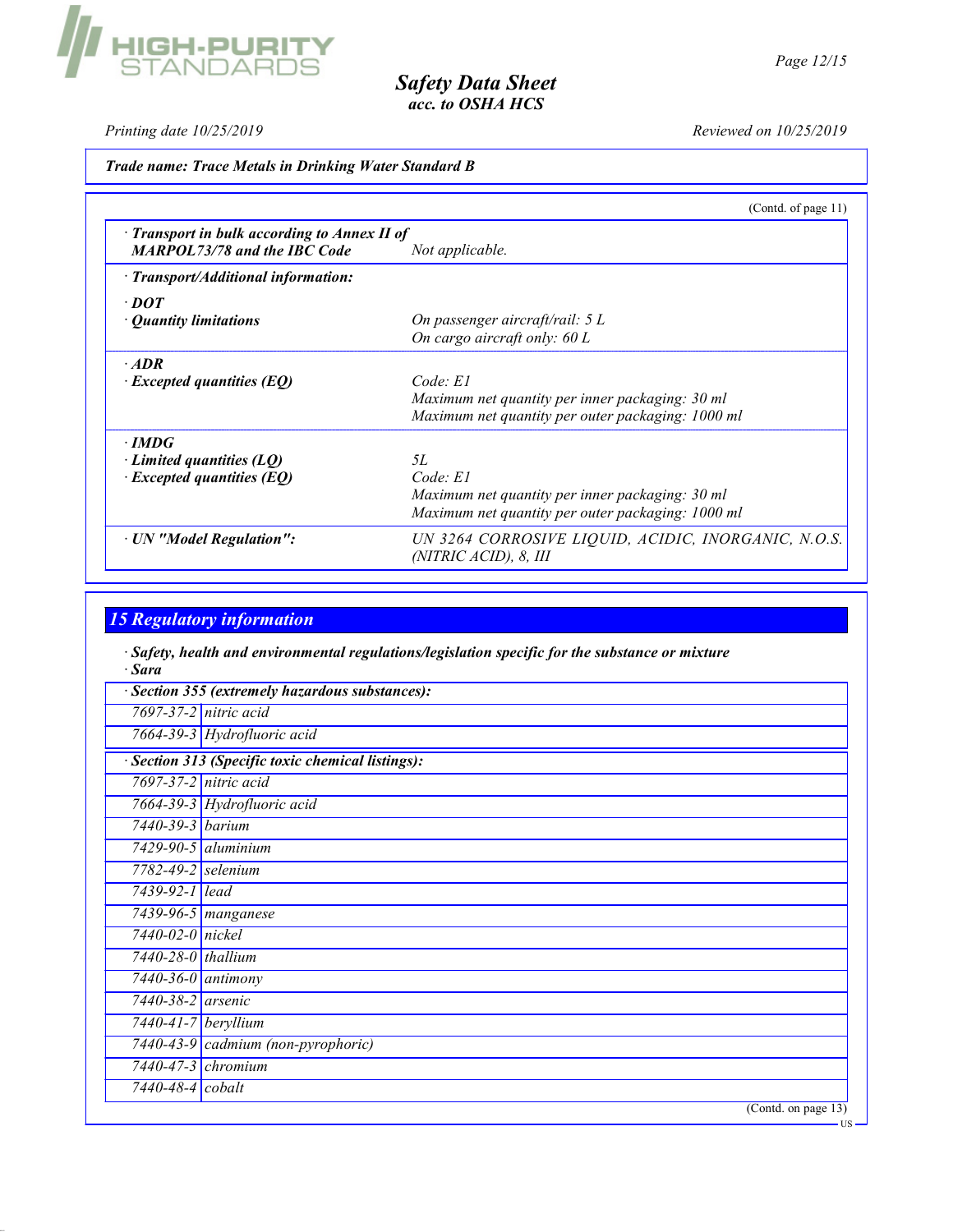Printing date 10/25/2019 Reviewed on 10/25/2019

Trade name: Trace Metals in Drinking Water Standard B

|                               |                                                             | (Contd. of page 12)     |
|-------------------------------|-------------------------------------------------------------|-------------------------|
| $\sqrt{7440 - 50 - 8}$ copper |                                                             |                         |
| 7440-62-2 vanadium            |                                                             |                         |
| $7440 - 66 - 6$ zinc          |                                                             |                         |
| 7440-22-4 silver              |                                                             |                         |
|                               | · TSCA (Toxic Substances Control Act):                      |                         |
|                               | All components have the value ACTIVE.                       |                         |
|                               | · Hazardous Air Pollutants                                  |                         |
|                               | 7664-39-3 Hydrofluoric acid                                 |                         |
| 7439-92-1 lead                |                                                             |                         |
|                               | 7439-96-5 manganese                                         |                         |
| 7440-48-4 cobalt              |                                                             |                         |
| · Proposition 65              |                                                             |                         |
|                               | Chemicals known to cause cancer:                            |                         |
| 7439-92-1 lead                |                                                             |                         |
| 7440-02-0 nickel              |                                                             |                         |
| 7440-38-2 arsenic             |                                                             |                         |
| 7440-41-7 beryllium           |                                                             |                         |
|                               | 7440-43-9 cadmium (non-pyrophoric)                          |                         |
| 7440-48-4 cobalt              |                                                             |                         |
|                               | Chemicals known to cause reproductive toxicity for females: |                         |
| 7439-92-1 lead                |                                                             |                         |
|                               | · Chemicals known to cause reproductive toxicity for males: |                         |
| 7439-92-1 lead                |                                                             |                         |
|                               | 7440-43-9 cadmium (non-pyrophoric)                          |                         |
|                               | · Chemicals known to cause developmental toxicity:          |                         |
| 7439-92-1 lead                |                                                             |                         |
|                               | 7440-43-9 cadmium (non-pyrophoric)                          |                         |
|                               | · Carcinogenic categories                                   |                         |
|                               | · EPA (Environmental Protection Agency)                     |                         |
| 7440-39-3 barium              |                                                             | D, CBD(inh), NL(oral)   |
| 7440-42-8 boron               |                                                             | $I$ (oral)              |
| 7782-49-2 selenium            |                                                             | $\overline{D}$          |
| 7439-92-1 lead                |                                                             | $\overline{B2}$         |
|                               | 7439-96-5 <i>manganese</i>                                  | $\overline{D}$          |
| 7440-38-2 arsenic             |                                                             | $\boldsymbol{A}$        |
| 7440-41-7 beryllium           |                                                             | BI, K/L(inh), CBD(oral) |
|                               | 7440-43-9 cadmium (non-pyrophoric)                          | B1                      |
|                               | $7440 - 47 - 3$ chromium                                    | $\boldsymbol{D}$        |
| 7440-50-8 copper              |                                                             | $\overline{D}$          |
|                               |                                                             |                         |

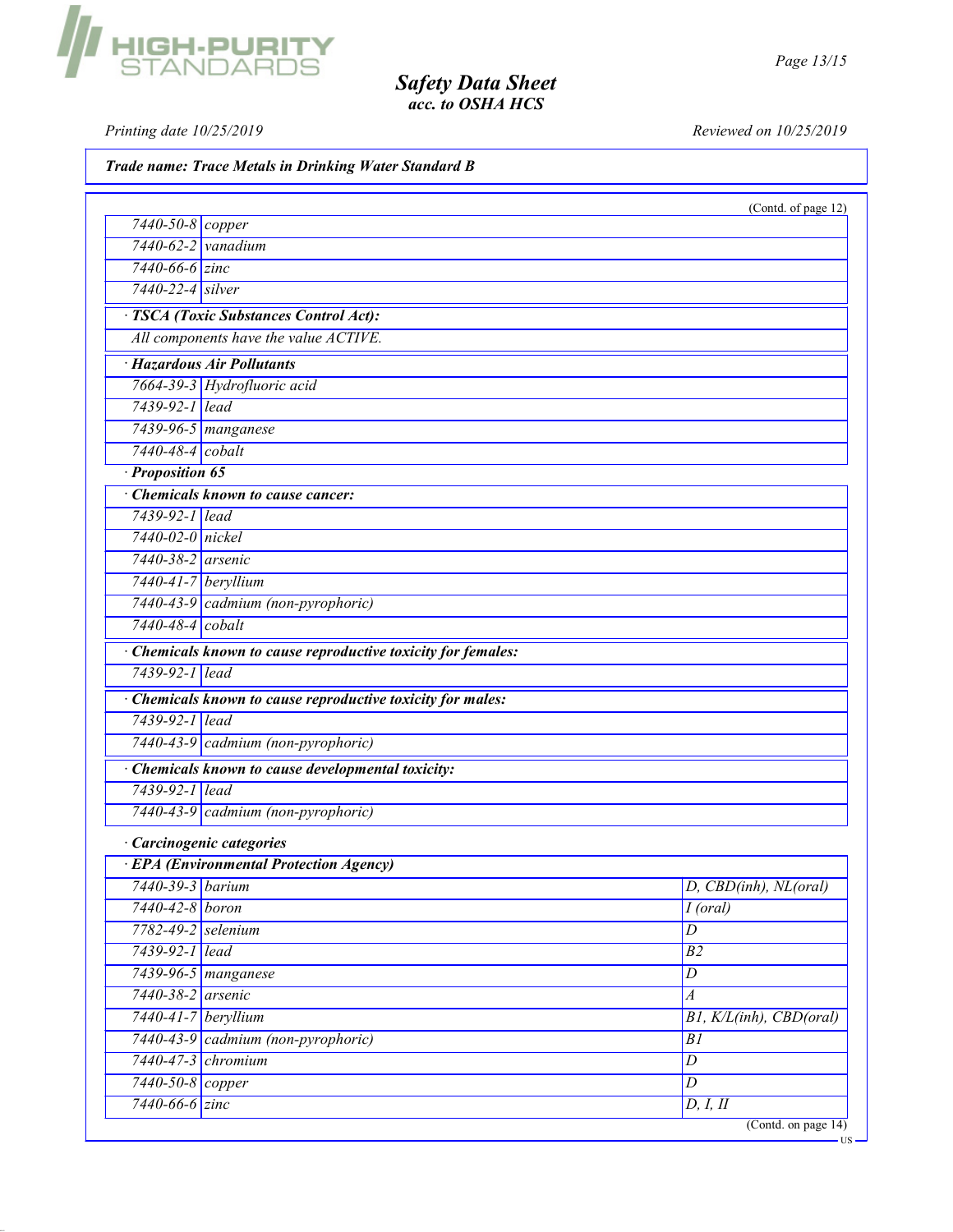IIGH-PURIT<br>Standard:

Printing date 10/25/2019 Reviewed on 10/25/2019

Trade name: Trace Metals in Drinking Water Standard B

|                                                                    | (Contd. of page 13)                      |  |  |
|--------------------------------------------------------------------|------------------------------------------|--|--|
| 7440-22-4 silver                                                   | D                                        |  |  |
| · TLV (Threshold Limit Value established by ACGIH)                 |                                          |  |  |
| 7440-39-3 <i>barium</i>                                            | A4                                       |  |  |
|                                                                    | $7429 - 90 - 5$ aluminium<br>A4          |  |  |
|                                                                    | $7439-98-7$ molybdenum<br>A3             |  |  |
| 7439-92-1 lead                                                     | A3                                       |  |  |
| $7440 - 02 - 0$ nickel                                             | A5                                       |  |  |
| $7440 - 38 - 2$ arsenic                                            | Al                                       |  |  |
| $\sqrt{7440-41-7}$ beryllium                                       | Al                                       |  |  |
|                                                                    | 7440-43-9 cadmium (non-pyrophoric)<br>A2 |  |  |
| $7440 - 47 - 3$ chromium                                           | A4                                       |  |  |
| $7440 - 48 - 4$ cobalt                                             | A3                                       |  |  |
| · NIOSH-Ca (National Institute for Occupational Safety and Health) |                                          |  |  |
| $7440 - 02 - 0$ nickel                                             |                                          |  |  |
| $7440 - 38 - 2$ arsenic                                            |                                          |  |  |
| $7440 - 41 - 7$ beryllium                                          |                                          |  |  |
|                                                                    | $7440-43-9$ cadmium (non-pyrophoric)     |  |  |

· GHS label elements The product is classified and labeled according to the Globally Harmonized System (GHS). · Hazard pictograms



· Signal word Danger

· Hazard-determining components of labeling: nitric acid Hydrofluoric acid · Hazard statements H290 May be corrosive to metals. H312 Harmful in contact with skin. H314 Causes severe skin burns and eye damage. · Precautionary statements Keep only in original container. Do not breathe dusts or mists. Wash thoroughly after handling. Wear protective gloves/protective clothing/eye protection/face protection. If swallowed: Rinse mouth. Do NOT induce vomiting. If on skin (or hair): Take off immediately all contaminated clothing. Rinse skin with water/shower. IF INHALED: Remove person to fresh air and keep comfortable for breathing. If in eyes: Rinse cautiously with water for several minutes. Remove contact lenses, if present and easy to do. Continue rinsing. Immediately call a poison center/doctor. Specific treatment (see on this label). Take off contaminated clothing and wash it before reuse.

(Contd. on page 15)

US